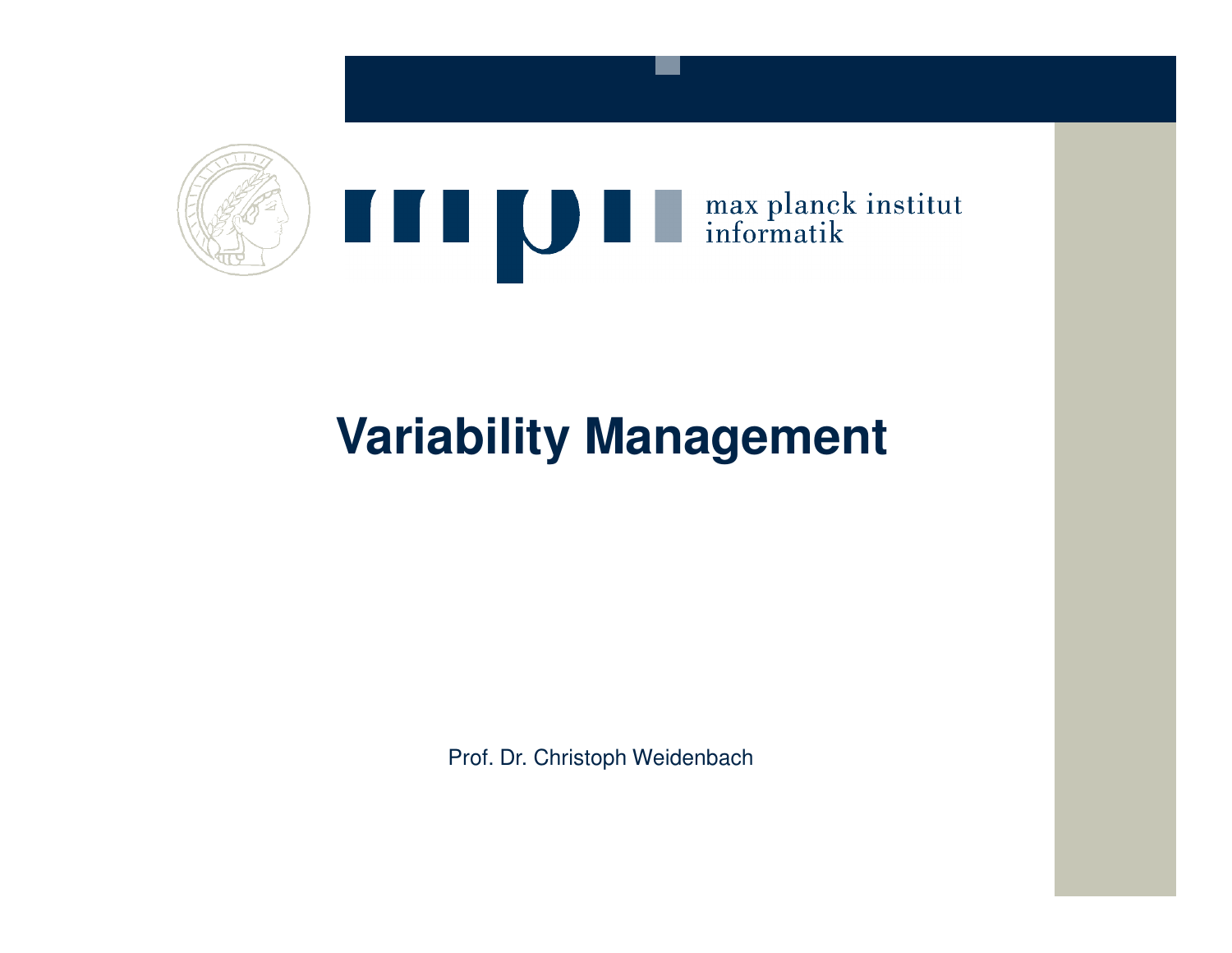

Christoph Weidenbach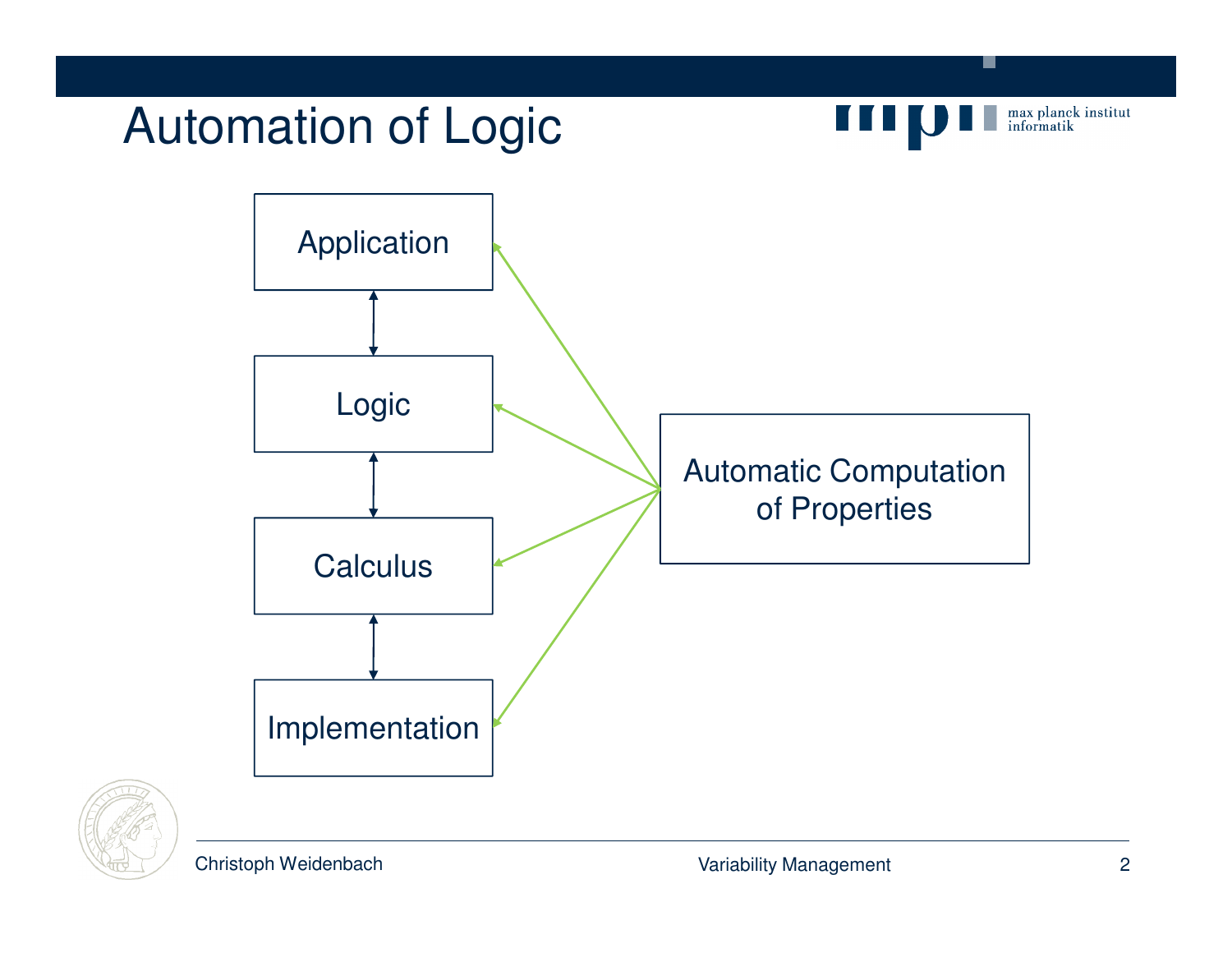#### Examples by PhD Thesis

- Dr. Matthias Horbach: second-order logic decidability
	- Dr. Carsten Ihlemann: local theory extensions
	- Tinxiang Lu: verifying correctness of PASTRY
	- Arnaud Fietzke: combining first-order and prob. reasoning
	- Patrick Wischnewski: reasoning in large ontologies
	- ?: variability management (PROSTEP, Siemens)



max planck institut

informatik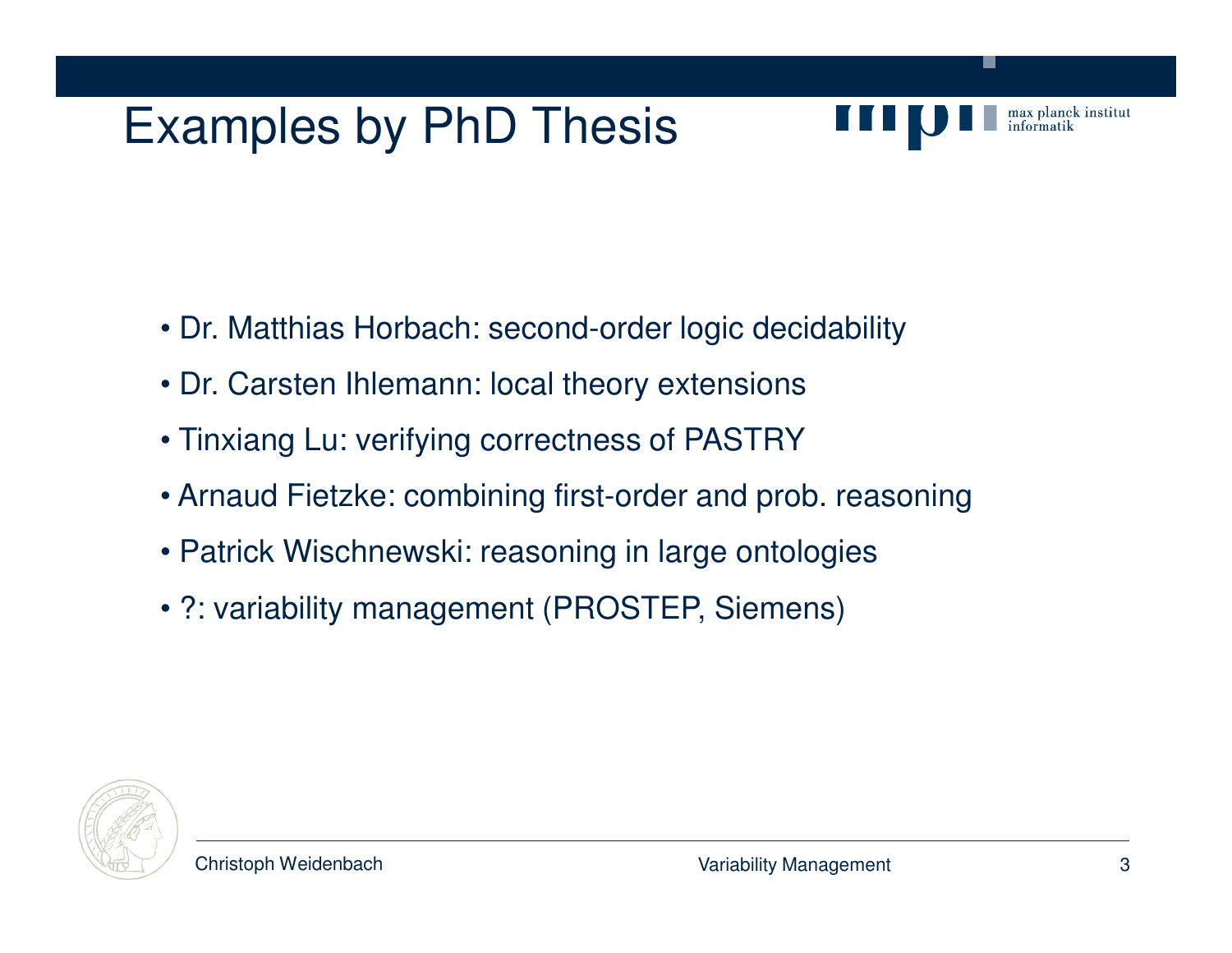

develop "semantic" GOOGLE



.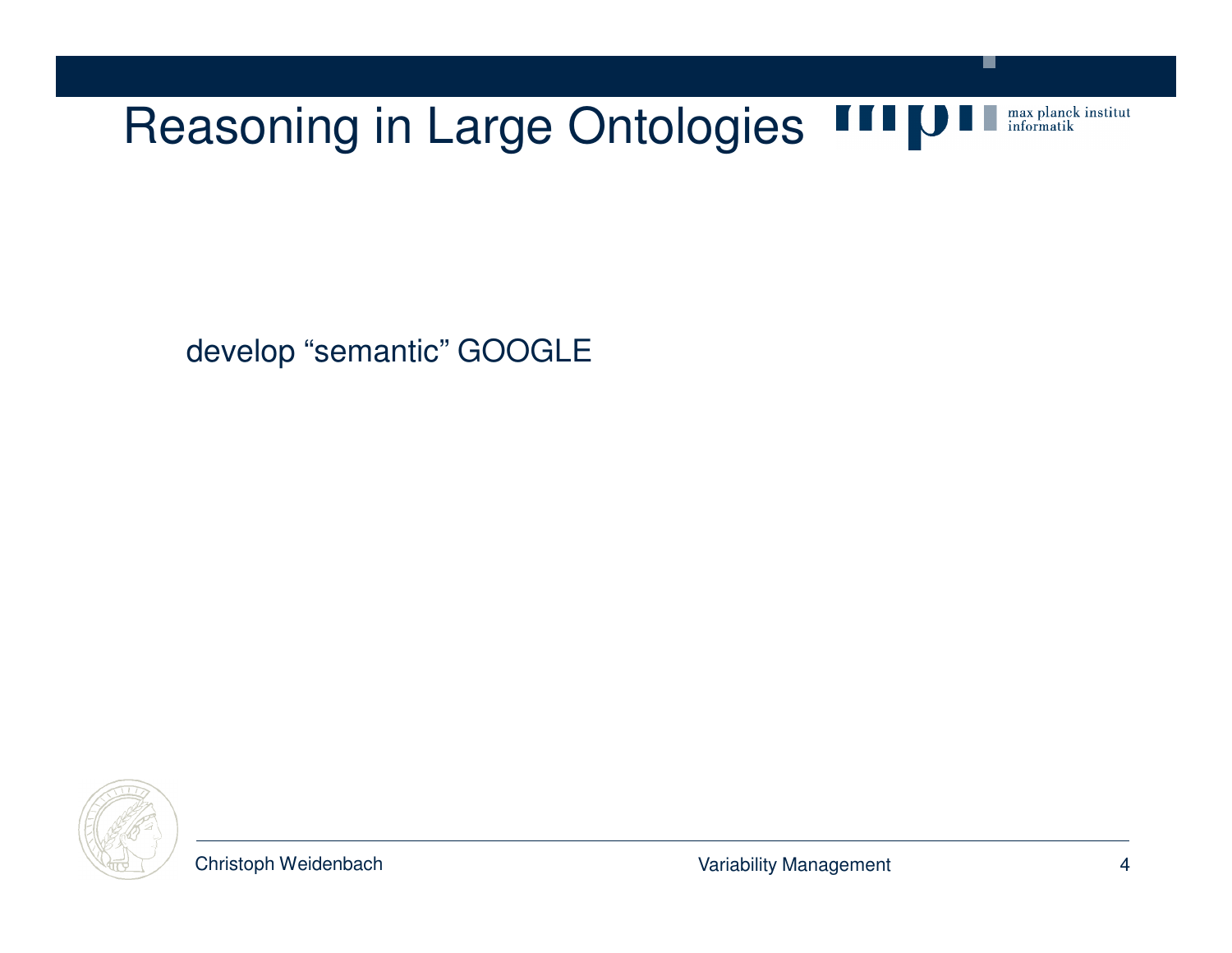Configuration Today



.

The car industry:

# **Opel Corsa**

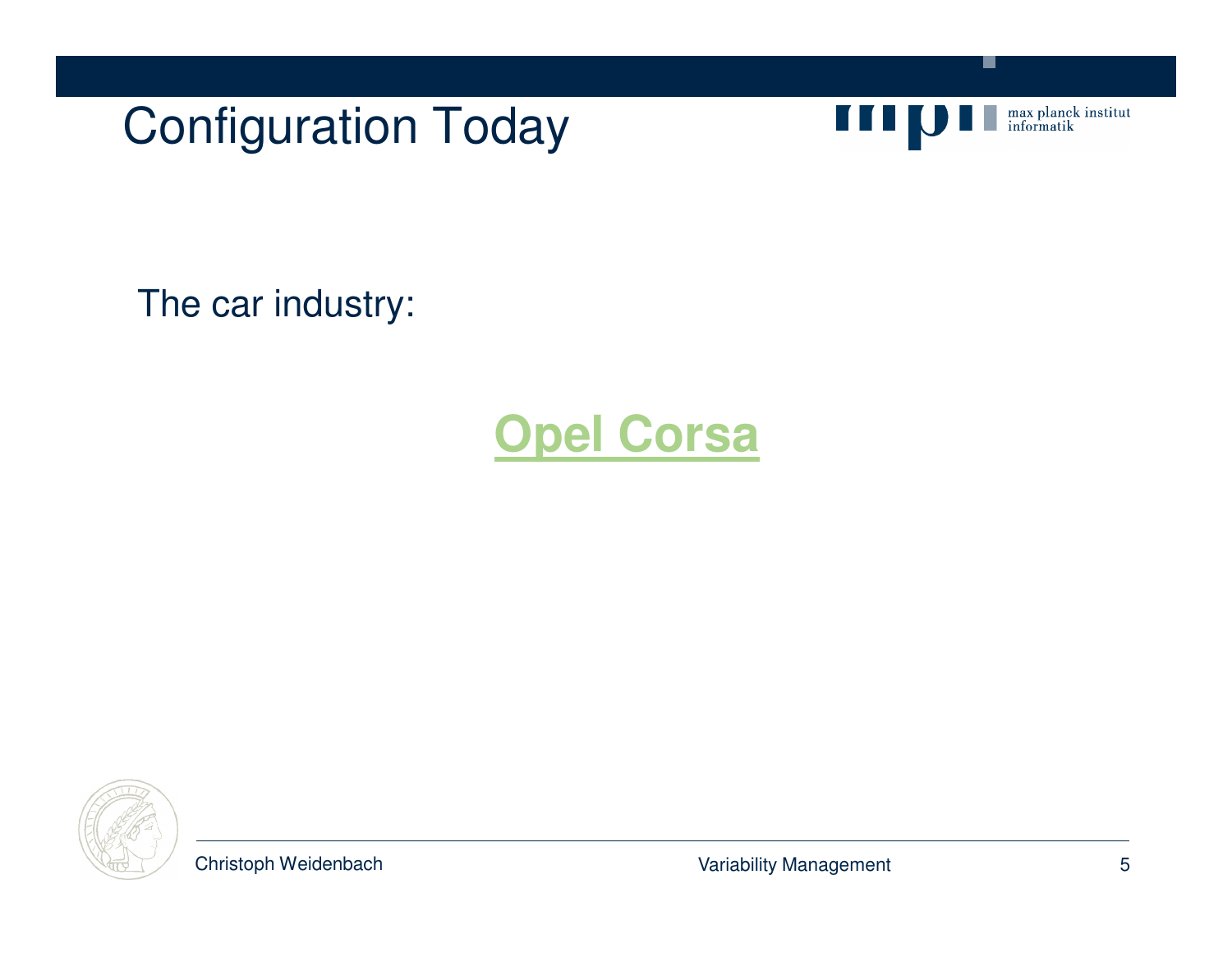#### Today's Architecture



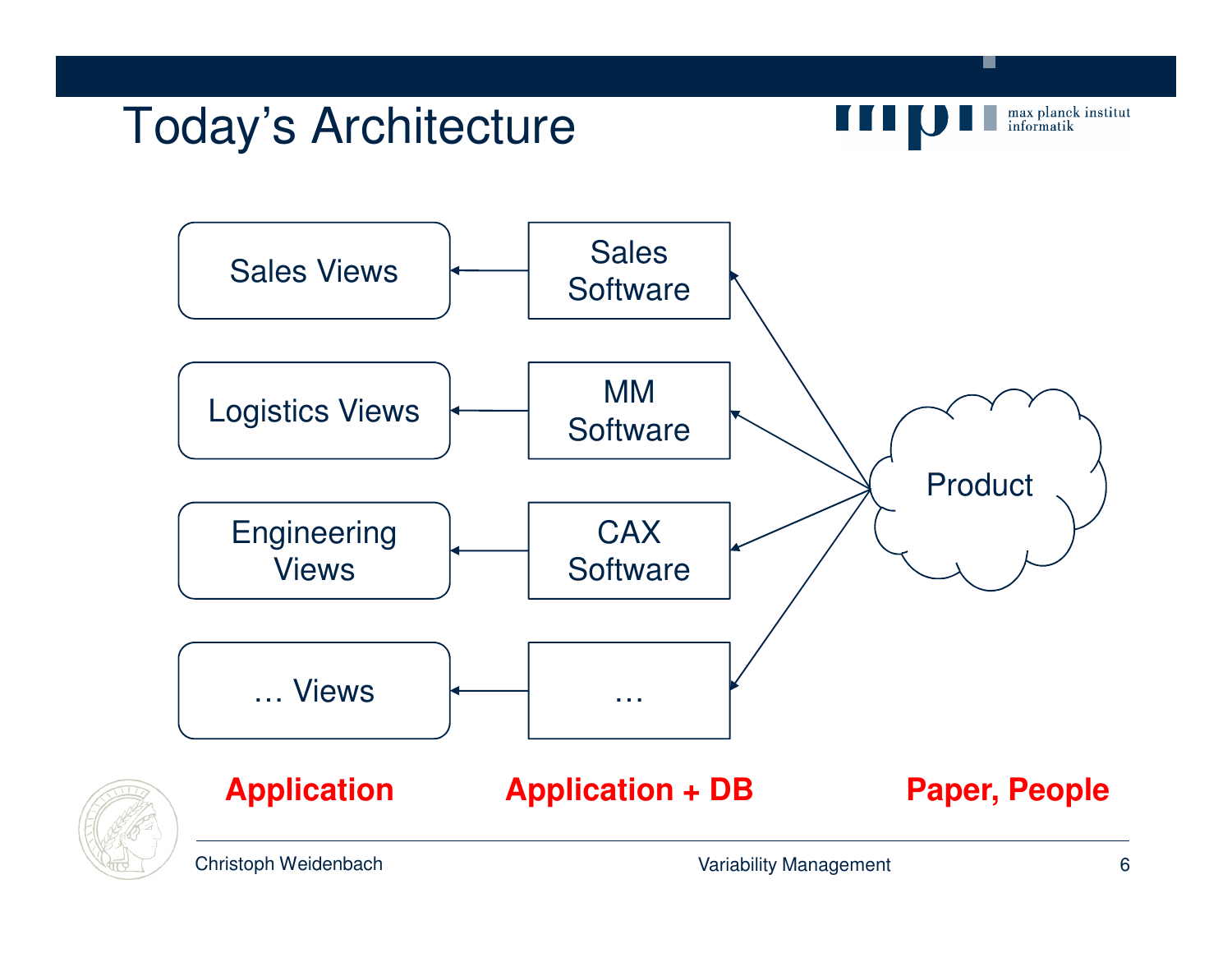

Christoph Weidenbach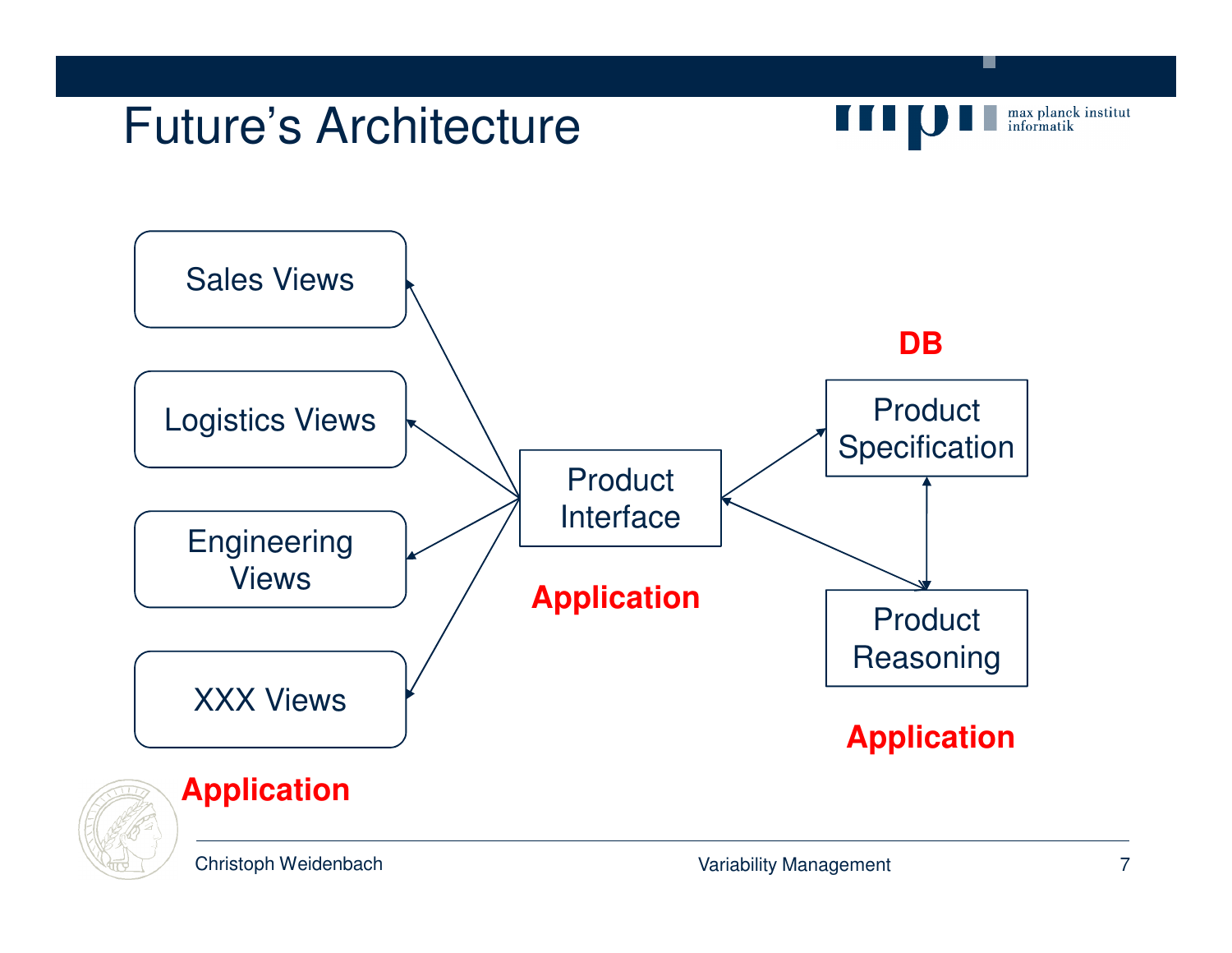

Christoph Weidenbach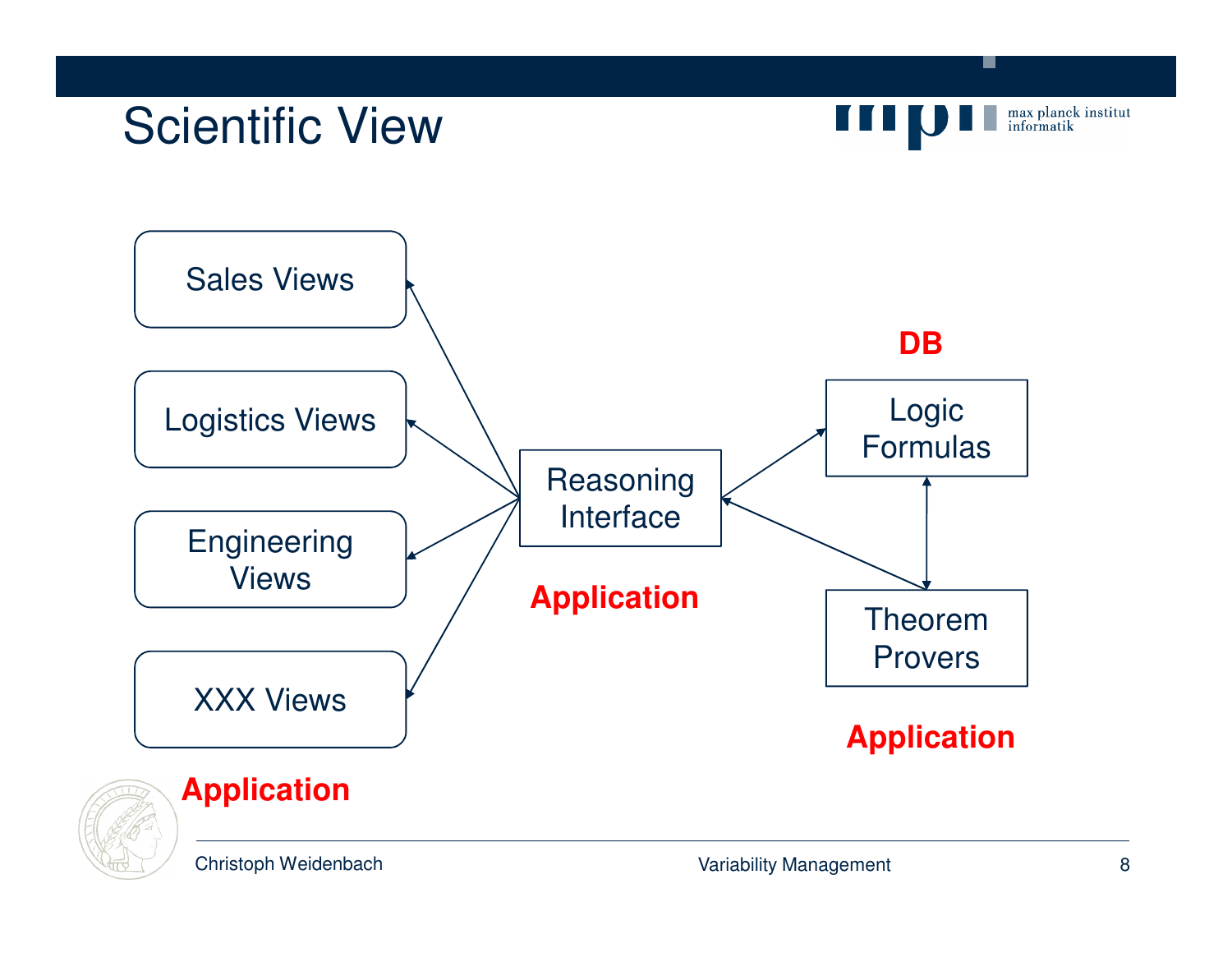



**SPASS** 

.

max planck institut<br>informatik

**Application**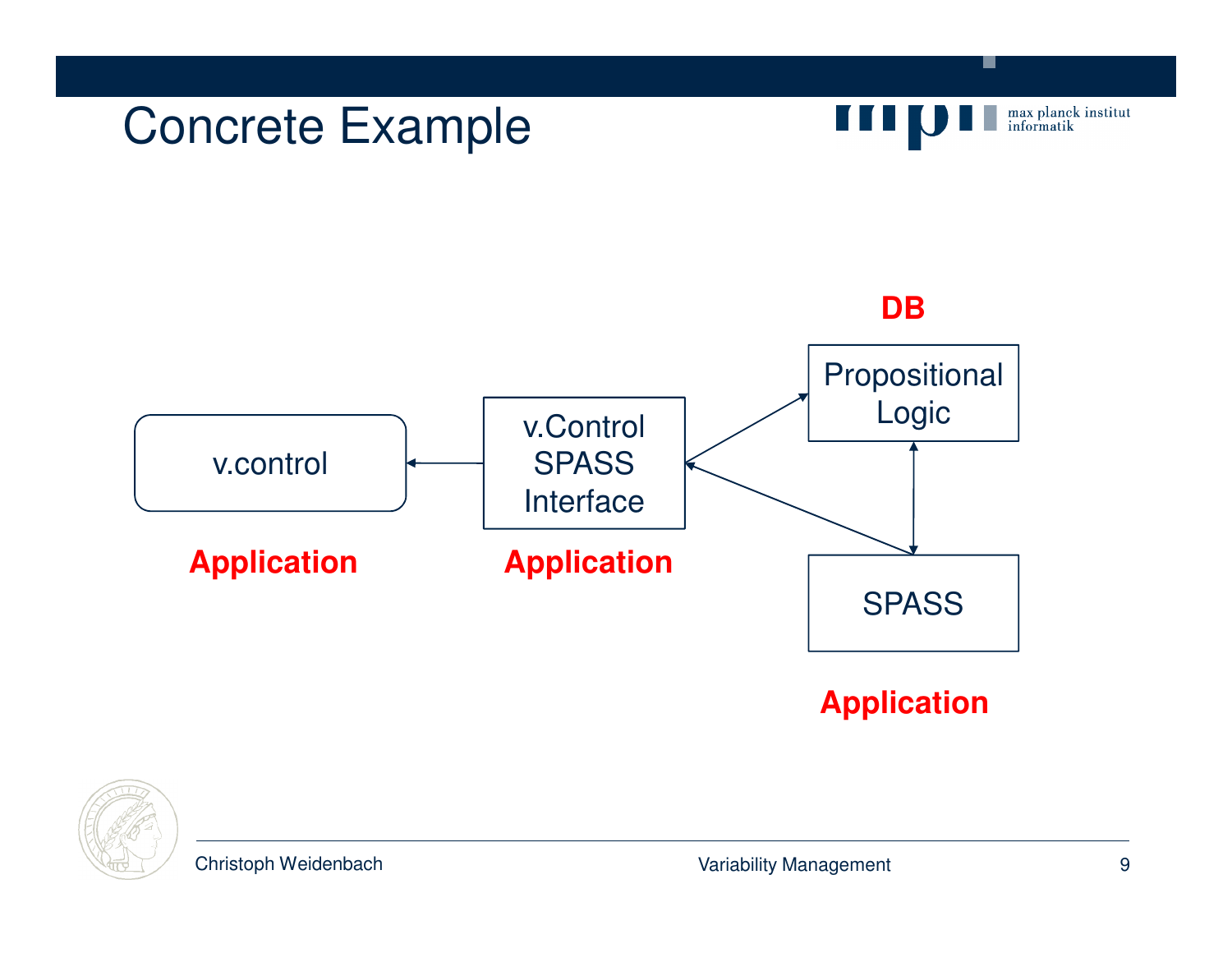



.

# **Opel Corsa**



in cooperation with

Prof. Dr. Georg Rock, Uni App Sc Trier, PROSTEP IMP

Daniel Doenigus, PROSTEP IMP



Christoph Weidenbach

Variability Management 10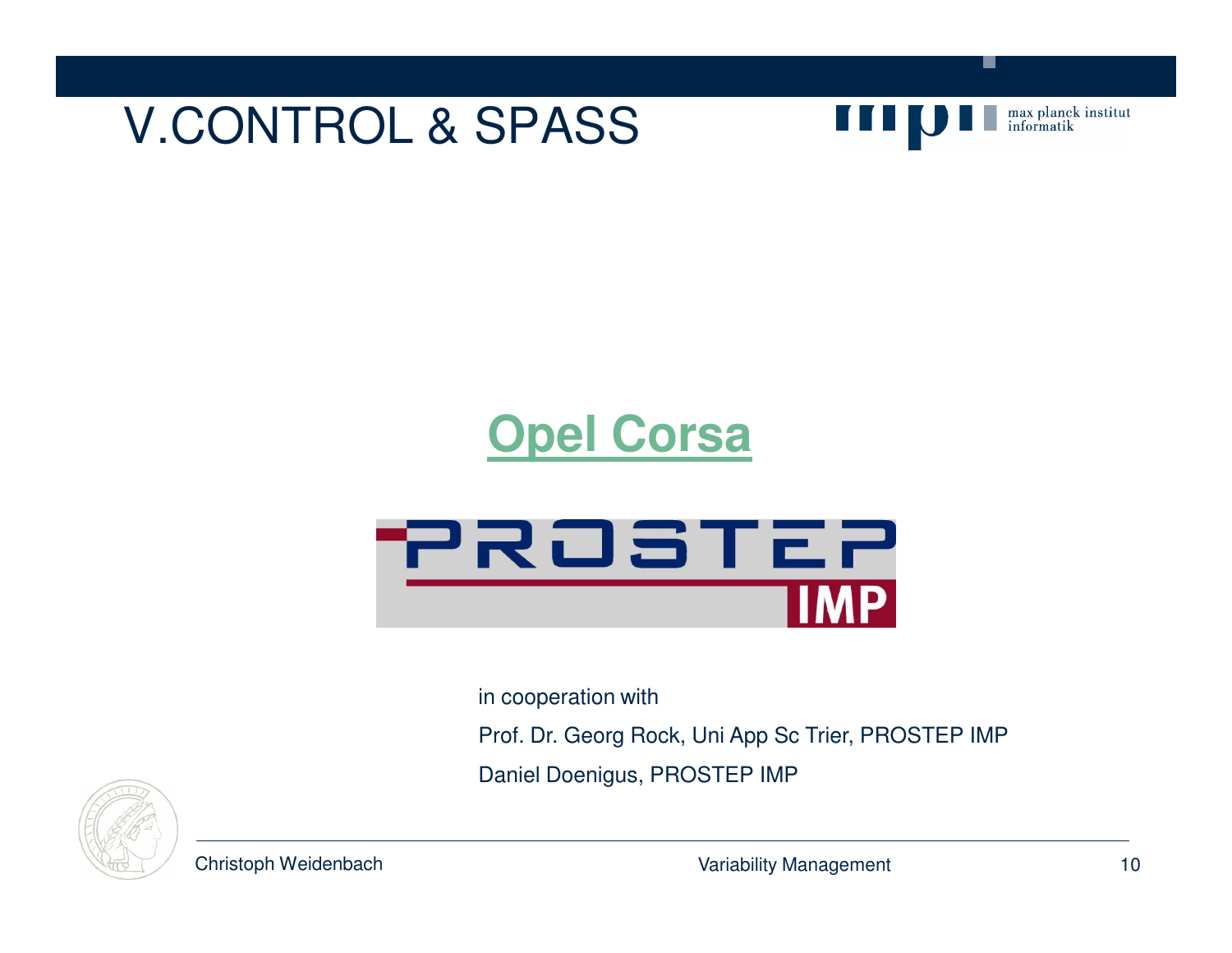# Propositional Logic



- Language: propositional variables can be true (1) or false (0)
- Connectives:
- Clause: disjunction of variables or their negations (literal)
- Validity: a formula is valid iff it is true for all possible assignments
- Assignment: setting all propositional variables 1 or 0, can also beexpressed by showing the true literals
- we write  $M\models C$  if the clause  $C$  is true by assignment
- SAT: propositional satisfiability, find an assignment such that for a set of clauses all clauses are valid in the assignment

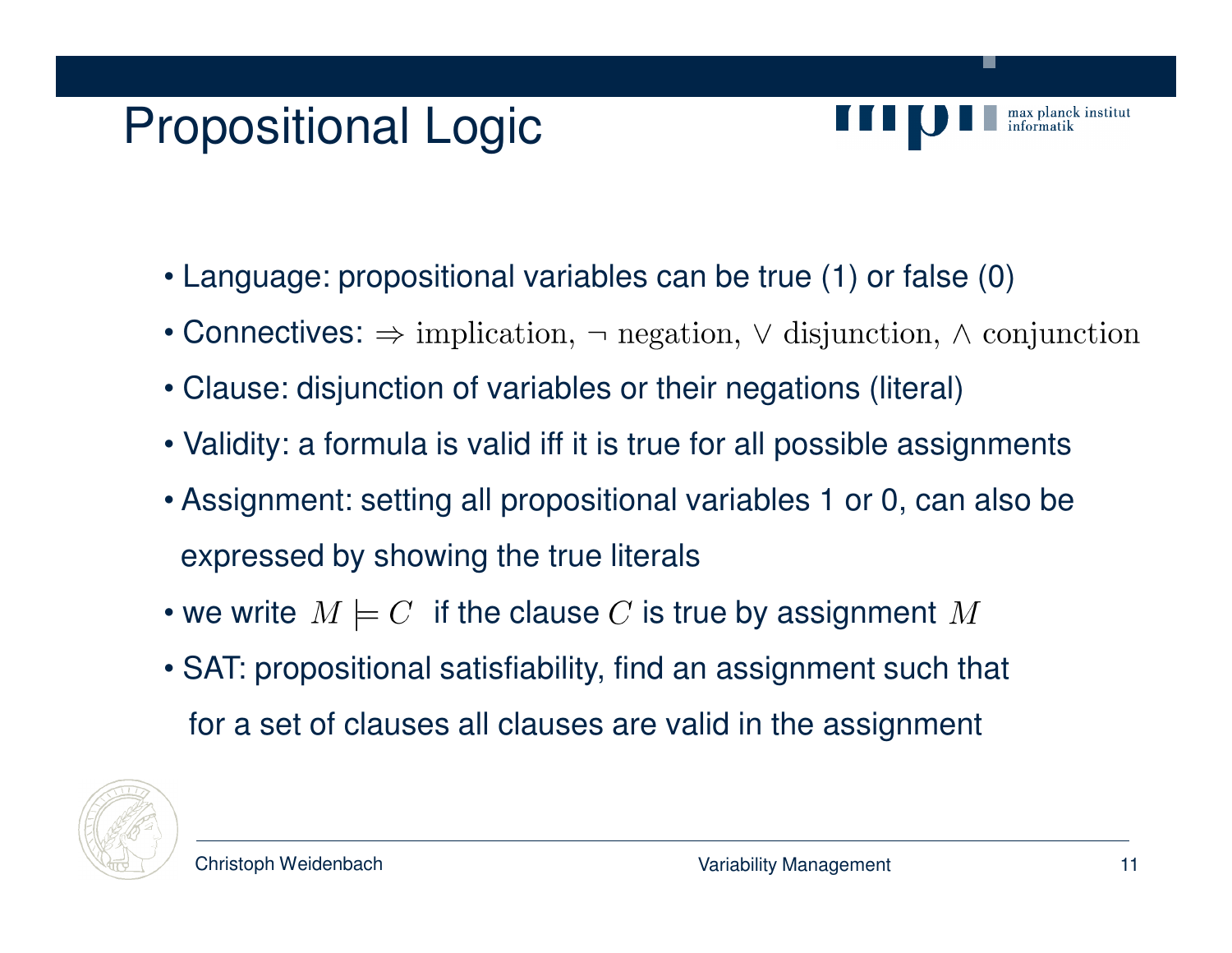# Unit Propagation



V.

\n
$$
\text{UProp}(N, M)
$$
\n while (there is a clause  $C' \lor L \in N$  such that\n  $M \models \neg C'$  and  $L \notin M$  and  $\neg L \notin M$ )\n  $M := M \cup \{L\};$ \n return  $M$ ;\n

$$
\begin{array}{ll}\n\text{UProp}(\{\neg A \lor \neg B \lor E, \neg A \lor B, \neg E, D, A\}, \emptyset) \\
\rightarrow M = \emptyset \\
\rightarrow M = \{\neg E\} \\
\rightarrow M = \{\neg E, D\} \\
\rightarrow M = \{\neg E, D, A\} \\
\rightarrow M = \{\neg E, D, A, B\}\n\end{array}
$$

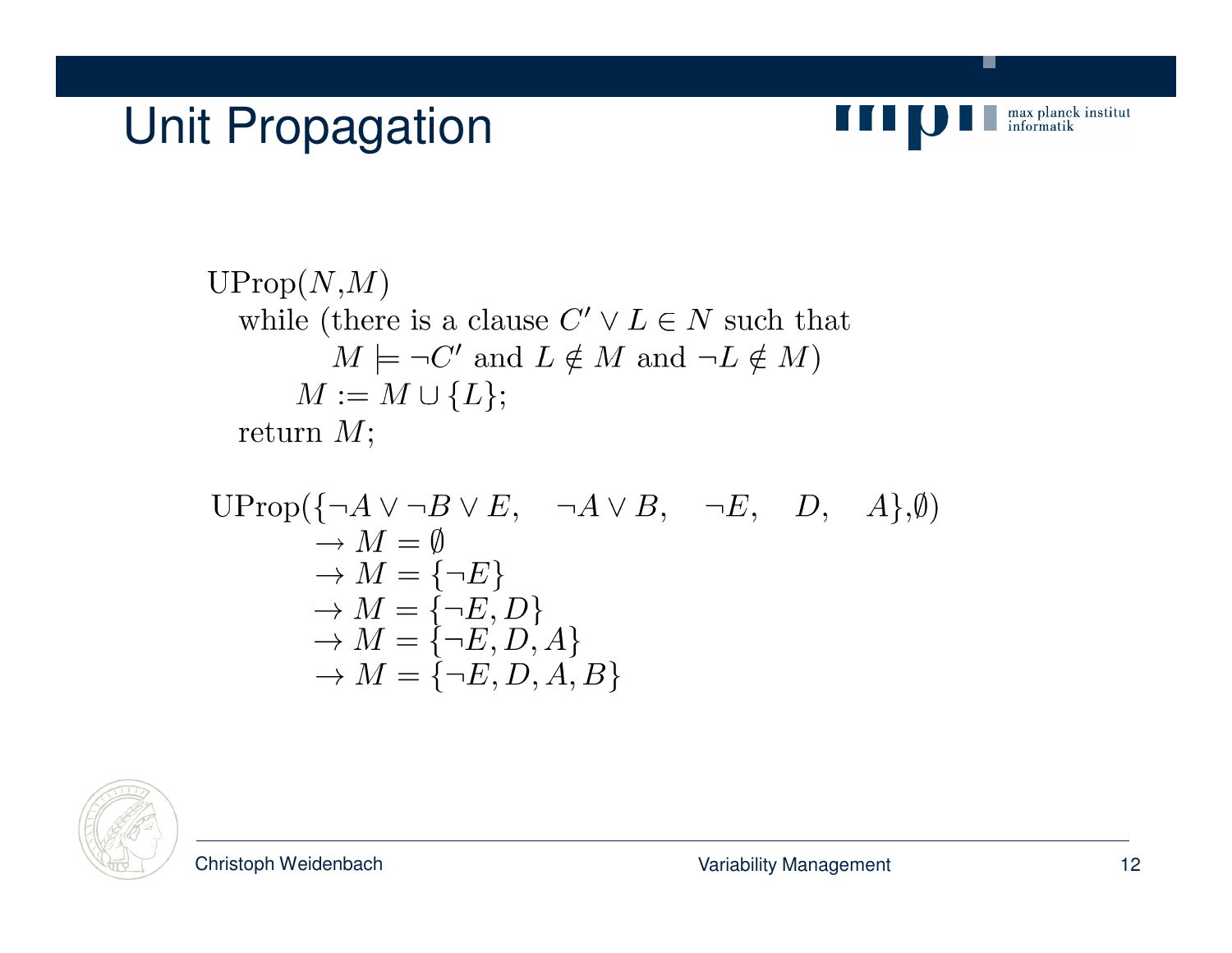#### DPLL Procedure



```
DPLL(N,M)if for all C \in N we have M \models C return true;
  if there is some C \in N with M \models \neg C return false;
  select a variable P occuring in N but not in M;
  if (DPLL(N, UProp(N, M \cup \{P\})) then
     return true;
  else
     return DPLL(N, \text{UProp}(N, M \cup \{\neg P\}));
    \neg A \vee \neg B \vee EDPLL(N, \emptyset)\neg A \vee B\neg EDPLL(N, \widehat{UProp}(N,\{A\})) DPLL(N, \widehat{UProp}(N,\{\neg A\}))
    A \vee DDPLL(N, \{A, B, \neg E\}) DPLL(N, \{\neg A, D, \neg E\})
```
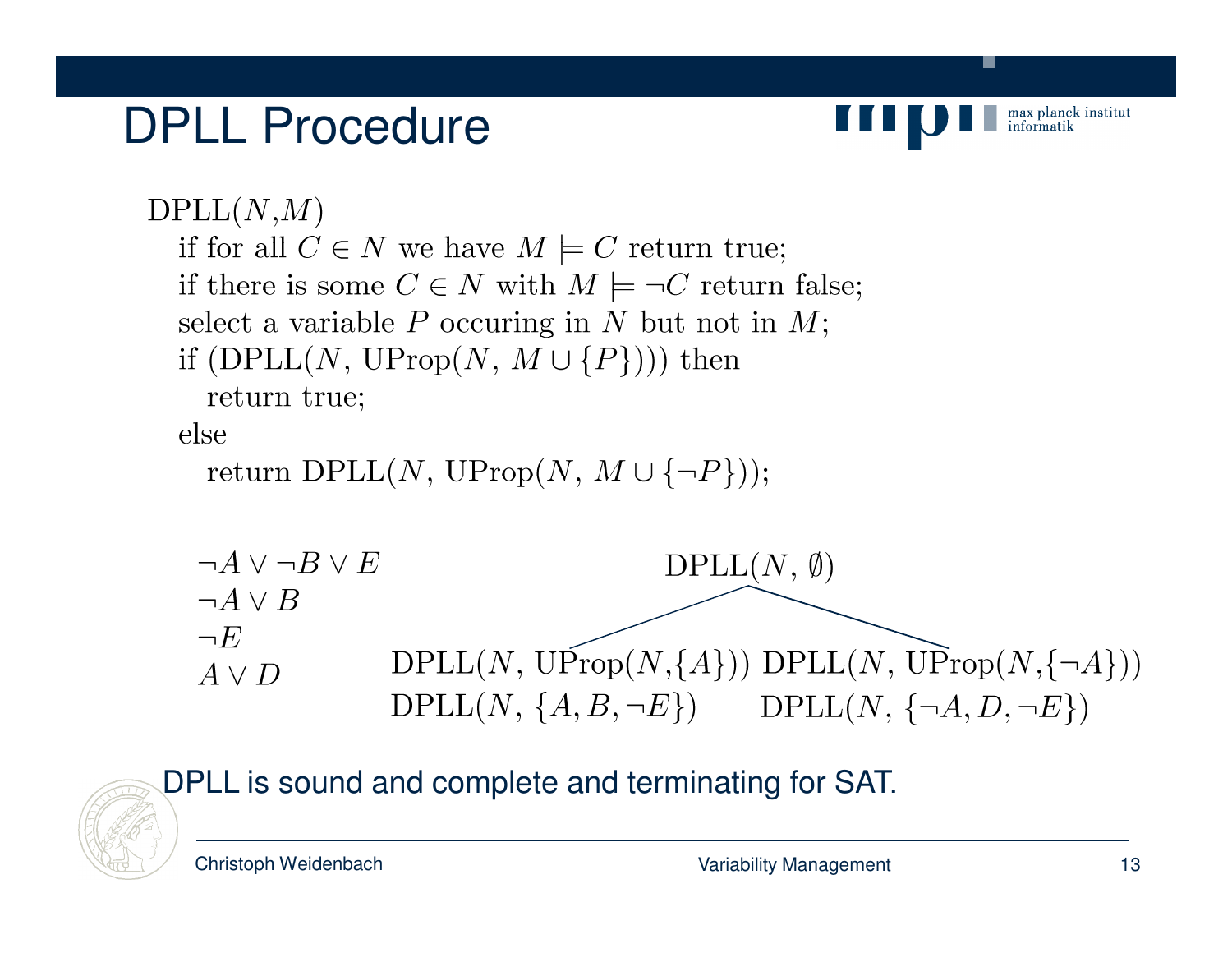#### Propositional Logic Formulas



Corsa  $\Rightarrow$  Wheels  $\wedge$  Engines

4-Holes  $\Rightarrow$  Wheels 5-Holes  $\Rightarrow$  Wheels 4-Holes  $\Rightarrow \neg 5$ -Holes 5-Holes  $\Rightarrow \neg 4$ -Holes

Diesel  $\Rightarrow$  Engines Gasoline  $\Rightarrow$  Engines Diesel  $\Rightarrow \neg$ Gasoline Gasoline  $\Rightarrow \neg$ Diesel

Diesel  $\Rightarrow \neg 4$ -Holes

Reasoning:  $\text{Cors}_a \rightarrow \text{Wheels},$  Engines 4-Holes  $\rightarrow \neg 5$ -Holes,  $\neg$ Diesel, Gasoline Gasoline  $\rightarrow \neg$  Diesel

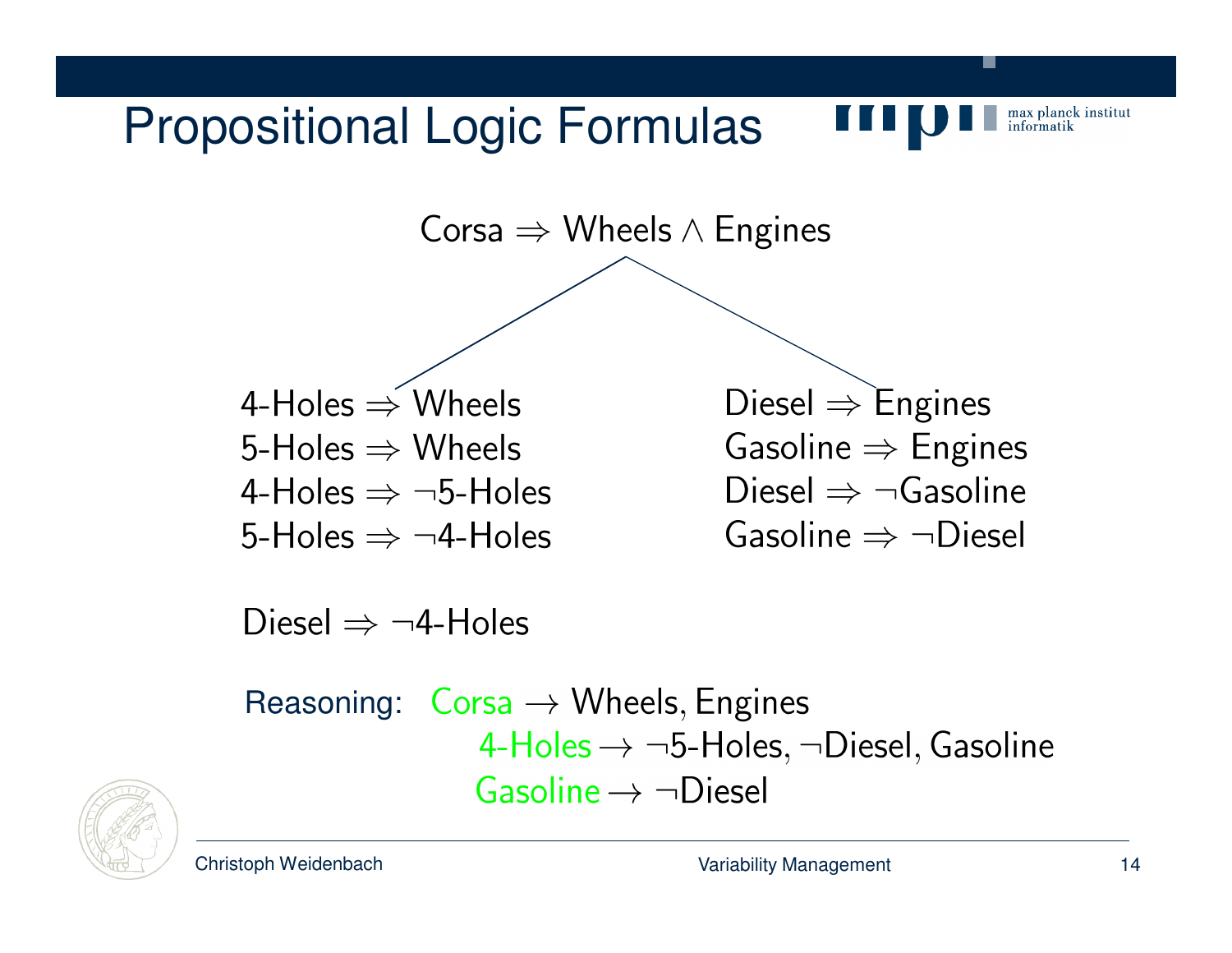#### Challenge: Scalability



- worst case SAT searches 2^n nodes
- before 2009: approx. 1500 nodes
- in 2009: v.control + SPASS approx. 3000 nodes
- in x years: for a reasonable product approx. 60000 nodes